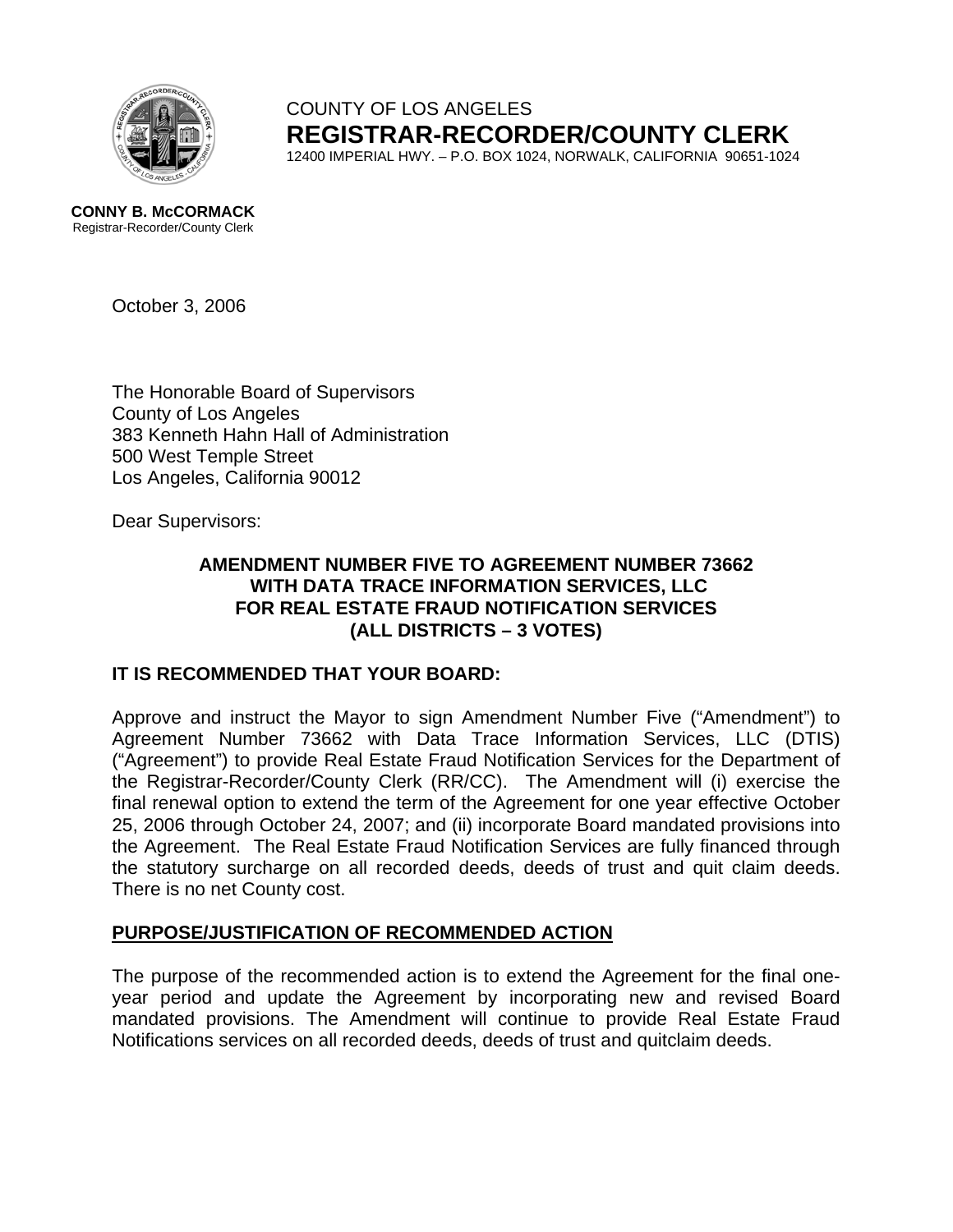The Honorable Board of Supervisors October 3, 2006 Page 2 of 4

#### **Implementation of Strategic Plan Goals:**

This request supports the County Strategic Plan as follows:

**Goal No. 1: Service Excellence:** Provide the public with easy access to quality information and services that are both beneficial and responsive. The Amendment will provide uninterrupted Real Estate Fraud Notification Services to Los Angeles County Real Property owners.

**Goal No. 3: Organizational Effectiveness:** Ensure that service delivery systems are efficient, effective, and goal-oriented. The Amendment will ensure Real Property owners receive early notification of attempted transfers of their Real Property, thereby assisting Real Estate owners from losing their property due to fraudulent acts.

## **FISCAL IMPACT/FINANCING**

The Agreement, including this Amendment, is fully financed through the statutory surcharge. There is no impact on the County General Fund. Legislation enacted in 1996 and effective January 1, 1997 authorized the RR/CC to charge up to \$7.00 for each deed, quitclaim deed, or deed of trust recorded. The RR/CC will continue to charge \$4.00 per deed, quitclaim deed, or deed of trust recorded which includes DTIS unit price of \$3.94 and \$0.06 program monitoring cost for the Department of Consumer Affairs. The maximum contract's amount is unchanged at \$30,750,000.

## **FACTS AND PROVISIONS/LEGAL REQUIREMENTS**

On December 10, 1991 on Motion by Supervisor Antonovich, your Board instructed the RR/CC to develop legislation to provide Real Property owners with early notification of attempted Real Property transfers. Subsequently, in 1992 Senate Bill 1842 (Watson) was enacted to allow the RR/CC to charge an additional fee on certain documents to fund the notification to parties who have purportedly signed loans and/or transfers affecting their property. The law became effective January 1, 1993 with a sunset clause in 1995. In 1996 Senate Bill 1631 (Watson) to re-implement the Fraud Notification Program was introduced to the legislature and passed with an indefinite term. The Fraud Notification Program was reinstated and has continued since November 1997.

As part of the Fraud Notification Program, the RR/CC has partnered with the Department of Consumer Affairs to investigate any complaints received by Real Property owners. The Department of Consumer Affairs has reported that 98 percent of the Real Property owners who responded to the survey cards included in the notices expressed support of the program. In addition, the Department of Consumer Affairs forwards complaints received to the District Attorney and other law enforcement agencies for follow up investigations.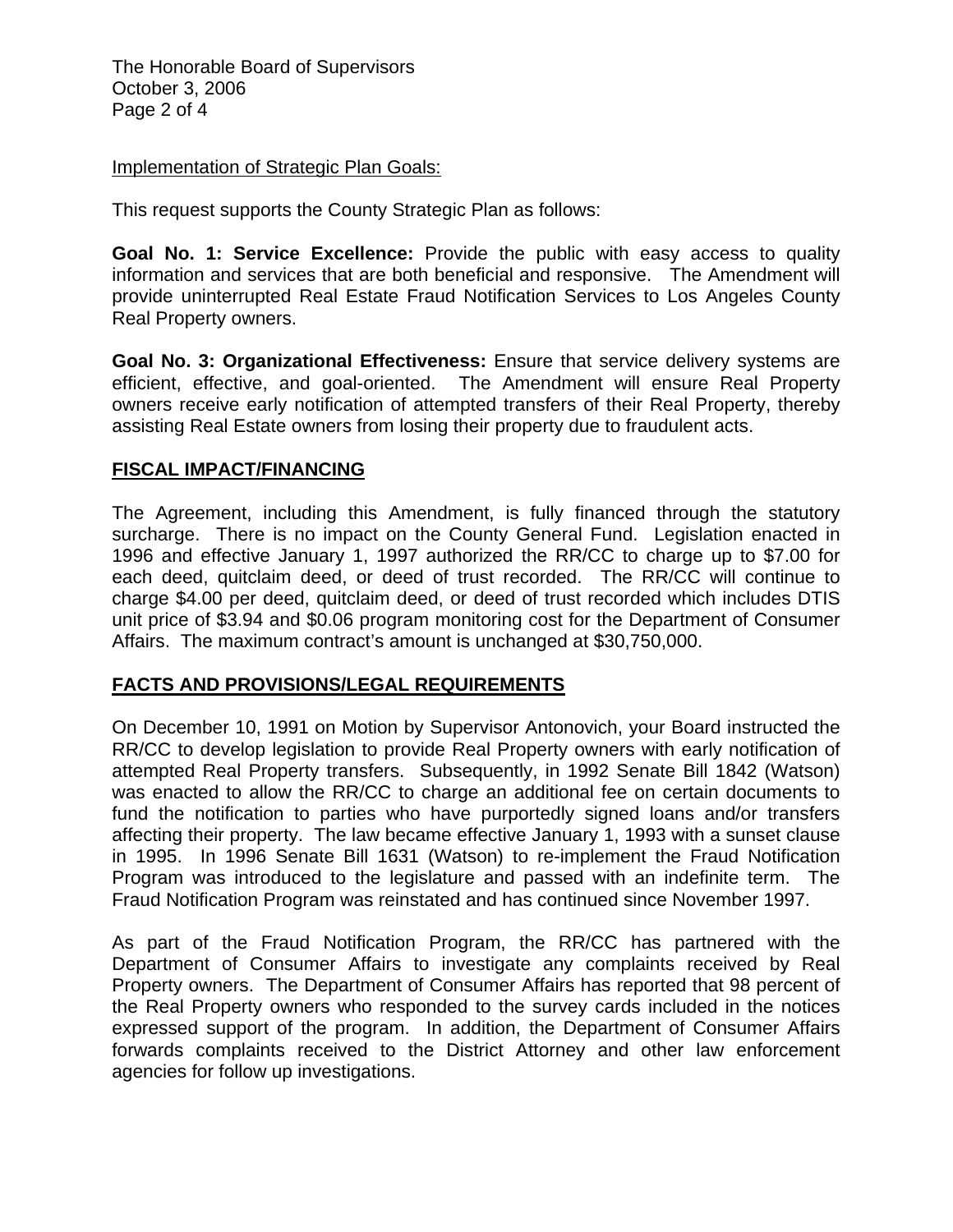The Honorable Board of Supervisors October 3, 2006 Page 3 of 4

On October 2, 2001, your Board approved an agreement with DTIS to provide Real Estate Fraud Notification Services. The Agreement term is for three (3) years, effective October 25, 2001 through October 24, 2004 with three one-year renewal options. The Agreement is currently in the second renewal option year which will end October 24, 2006. The Contract sum was \$15,000,000 with RR/CC delegated authority to increase up to 25% if needed.

Amendment Number One, dated October 20, 2004, exercised the first renewal option and updated County provisions. Under Amendment Number Two, dated December 29, 2004, RR/CC exercised its Board delegated authority to increase the contract sum to \$18,750,000.

In Amendment Number Three, your Board authorized an additional \$12,000,000 to the maximum spending authority, not to exceed \$30,750,000. The increase was needed due to the sharp increase in volume of Real Property recordings. Amendment Number Three also revised the Statement of Work to reflect changes in technology. RR/CC now provides DTIS with a copy of recorded deeds, quitclaim deeds and/or deeds of trust on DVD instead of microfilm. Amendment Number Four, dated October 4, 2005, exercised the second renewal option year which will end October 24, 2006.

The attached Amendment Number Five will extend the Agreement for the final one-year period and includes new and revised mandatory County provisions. All other terms and conditions of the Agreement remain the same.

DTIS is in compliance with all Board, Chief Administrative Office and County Counsel requirements. The Chief Administrative Office has reviewed and approved this Board letter. County Counsel has reviewed this Board letter and approved the attached Amendment Number Five as to form.

## **CONTRACT PROCESS**

There was no contracting process associated with this Amendment.

## **IMPACT ON CURRENT SERVICES/PROJECTS**

Approval of the recommended action will allow the RR/CC to continue services without interruption.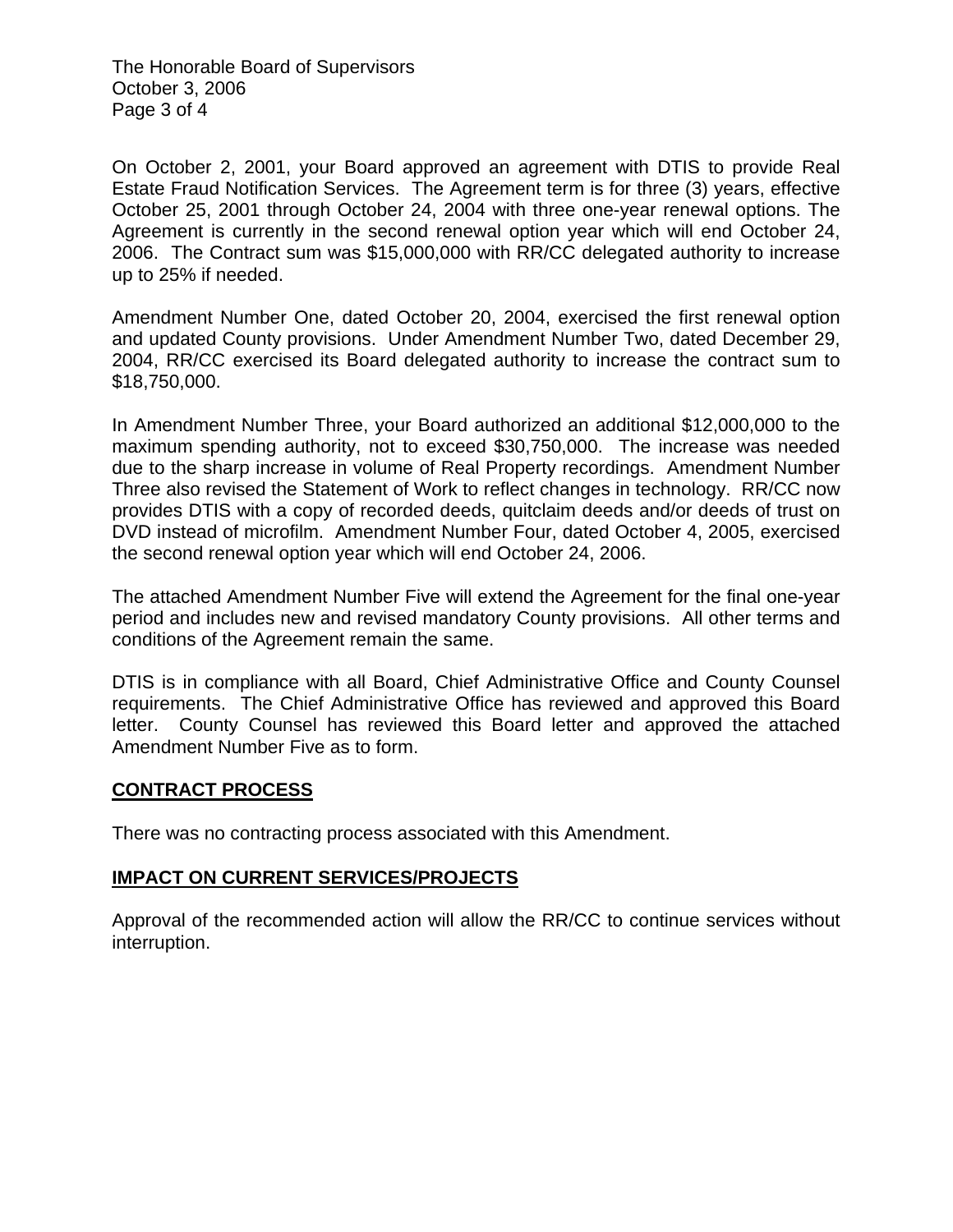The Honorable Board of Supervisors October 3, 2006 Page 4 of 4

## **CONCLUSION**

Upon approval and execution of this request, it is requested that the Executive Officer/Clerk of the Board, return one original stamped copy of the approved Board letter and its attachments to:

> County of Los Angeles Registrar-Recorder/County Clerk 12400 Imperial Highway, Room 7201 Norwalk, CA 90650 Attention: Ngozi Ume Head, Management Services

Respectfully submitted,

CONNY B. McCORMACK Registrar-Recorder/County Clerk

CBM:NU:co

Attachment (1)

c: Chief Administrative Officer County Counsel Consumer Affairs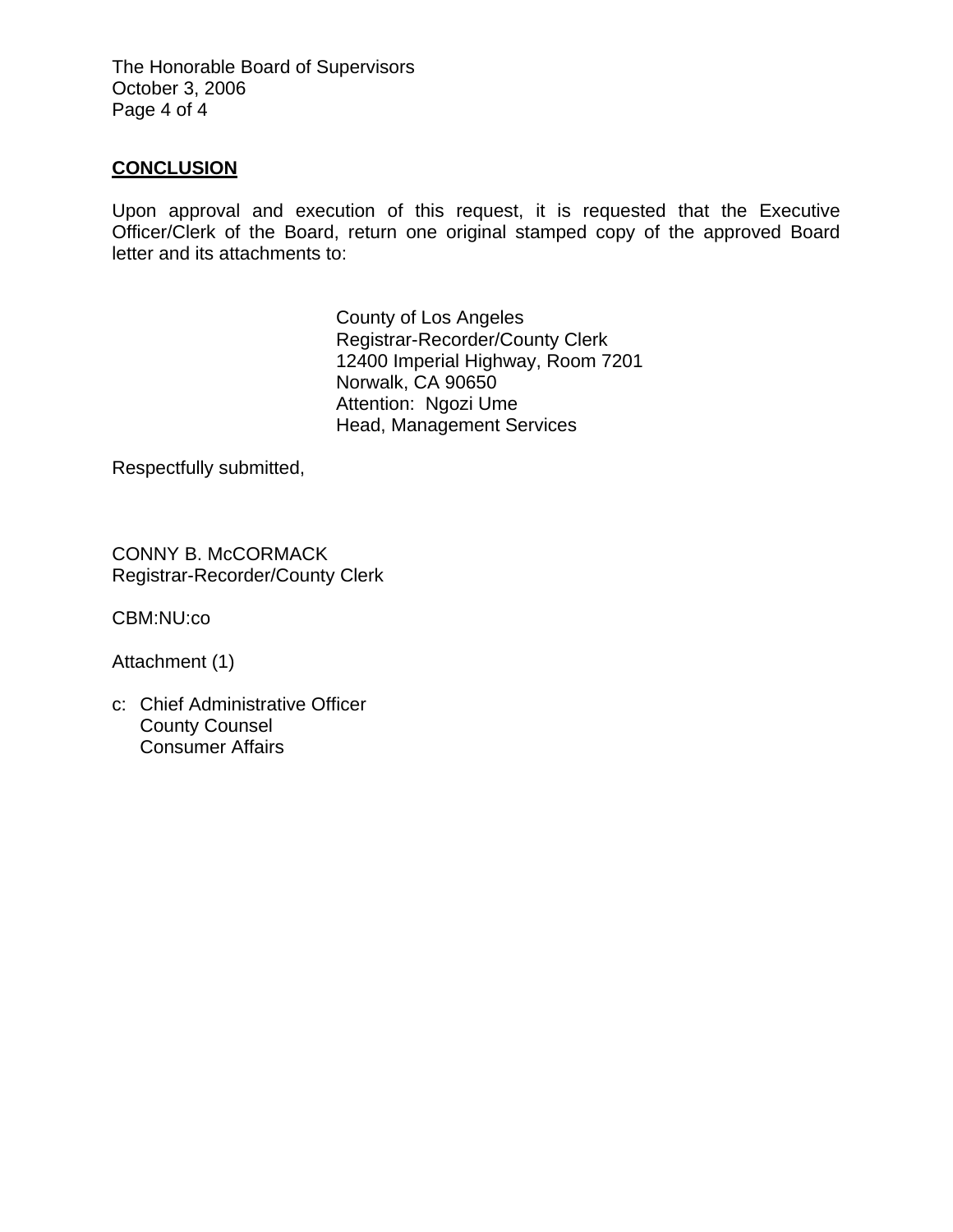## **AMENDMENT NUMBER FIVE TO AGREEMENT NUMBER 73662 BY AND BETWEEN COUNTY OF LOS ANGELES AND DATA TRACE INFORMATION SERVICES, LLC**

This Amendment Number Five ("Amendment Number Five") to Agreement Number 73662 (the "Agreement") is entered into as of this \_\_\_\_\_\_\_day of \_\_\_\_\_\_\_\_\_, 2006 by and between the County of Los Angeles ("County") and Data Trace Information Services, LLC ("Contractor"). County and Contractor are sometimes hereinafter referred to collectively as the "Parties" and each individually as a "Party."

**WHEREAS**, the Agreement was originally entered into and approved by County's Board of Supervisors on October 2, 2001;

**WHEREAS**, under that certain Change Notice Number One to the Agreement dated July 29, 2002, Paragraph 10.1.1 of the Agreement was amended to specifically refer to Marlene Smith, Division Manager as County's Department Project Director;

**WHEREAS**, under that certain Change Notice Number Two to the Agreement dated February 25, 2004, Paragraph 10.1.4 of the Agreement was amended to specifically refer to Monique Blakely, Assistant Division Manager as County's Department Project Manager;

**WHEREAS**, under that certain Amendment Number One to the Agreement dated October 20, 2004, the Agreement was amended to, among other things, (i) exercise the first of County's three (3) one-year renewal options under Paragraph 6.0 (Term) of the Agreement to extend the term of the Agreement through October 24, 2005; (ii) revise the provisions of Paragraph 7.0 (Contract Payment) of the Agreement; and (iii) revise certain existing contract provisions to conform to updated County standard contract provisions;

**WHEREAS**, under that certain Amendment Number Two to the Agreement dated December 29, 2004, Paragraph 7.0 (Contract Payment) of the Agreement was amended to provide for an increase in the maximum contract sum to Eighteen Million Seven Hundred Fifty Thousand Dollars (\$18,750,000);

 **WHEREAS**, under that certain Amendment Number Three to the Agreement dated August 30, 2005, the Agreement was amended to, among other things, (i) provide for an increase in the maximum contract sum to an amount not to exceed Thirty Million Seven Hundred Fifty Thousand Dollars (\$30,750,000); (ii) replace Exhibit A (Statement of Work) to the Agreement with a new Exhibit A1 (Statement of Work - Amended September 1, 2005); (iii) add a new Attachment I (Performance Requirement Summary)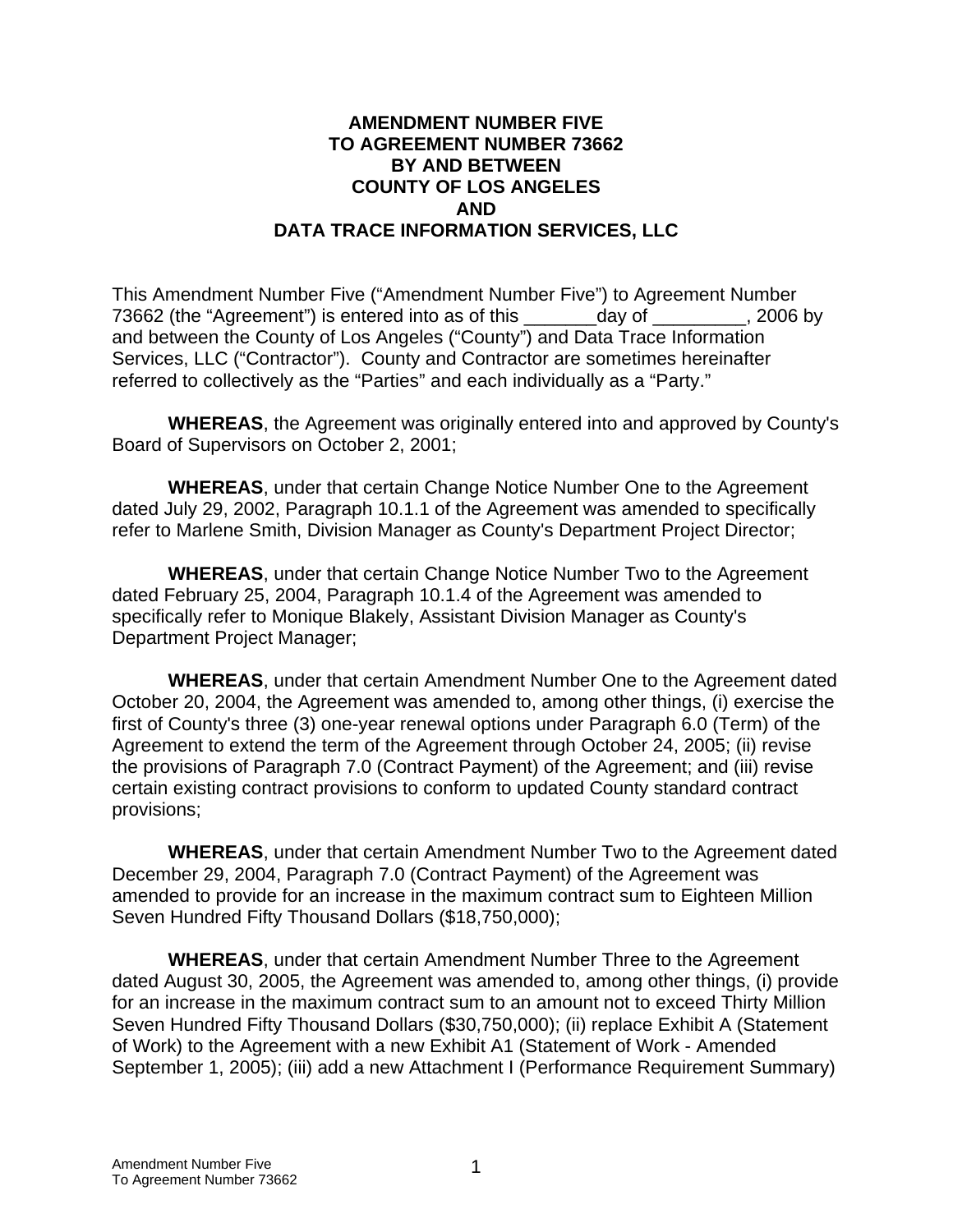to the Agreement; and (iv) add a new Attachment II (Contract Discrepancy Report) to the Agreement;

**WHEREAS**, under that certain Amendment Number Four to the Agreement dated October 4, 2005, the Agreement was amended to exercise the second of County's three (3) one-year renewal options under Section 6.0 (Term) of the Agreement to extend the term of the Agreement through October 24, 2006;

**WHEREAS**, under that certain Change Notice Number Three to the Agreement dated December 12, 2005, Paragraph 28.0 (Notices) of the Agreement was amended to provide a new address for Contractor;

**WHEREAS**, County's Board of Supervisors mandates that certain new and revised County contracting provisions be incorporated in all Board approved agreements, including the Agreement;

**WHEREAS**, the parties wish to further amend the Agreement to (i) extend its term through County's exercise of its final renewal option, and (ii) include new and revised County contracting provisions, as hereinafter set forth; and

**WHEREAS**, this Amendment Number Five is made pursuant to Paragraph 4.0 (Change Notices and Amendments) of the Agreement.

**NOW THEREFORE**, in consideration for the foregoing and for other good and valuable consideration, the receipt and sufficiency of which is hereby acknowledged, the Agreement, as previously amended, is hereby further amended as follows:

- 1. County hereby exercises the option granted under Paragraph 6.0 (Term) of the Agreement to extend the term of the Agreement for a final one-year period effective from October 25, 2006 through October 24, 2007.
- 2. A new Subparagraph D shall be inserted immediately following Subparagraph C of Paragraph 6.0 (Term) of the Agreement to read as follows:
	- "D. Contractor shall notify RR/CC when this Agreement is within six (6) months from the expiration of the term as provided for hereinabove. Upon occurrence of this event, the Contractor shall send written notification to RR/CC at the address herein provided in Paragraph 28.0 (Notices)."
- 3. A new Subparagraph R shall be inserted immediately following Subparagraph Q of Paragraph 9.0 (Definitions) of the Agreement to read as follows:
	- "R. Registrar-Recorder/County Clerk; RR/CC

"Registrar-Recorder/County Clerk" or "RR/CC" means the Registrar-Recorder/County Clerk of the County of Los Angeles, California."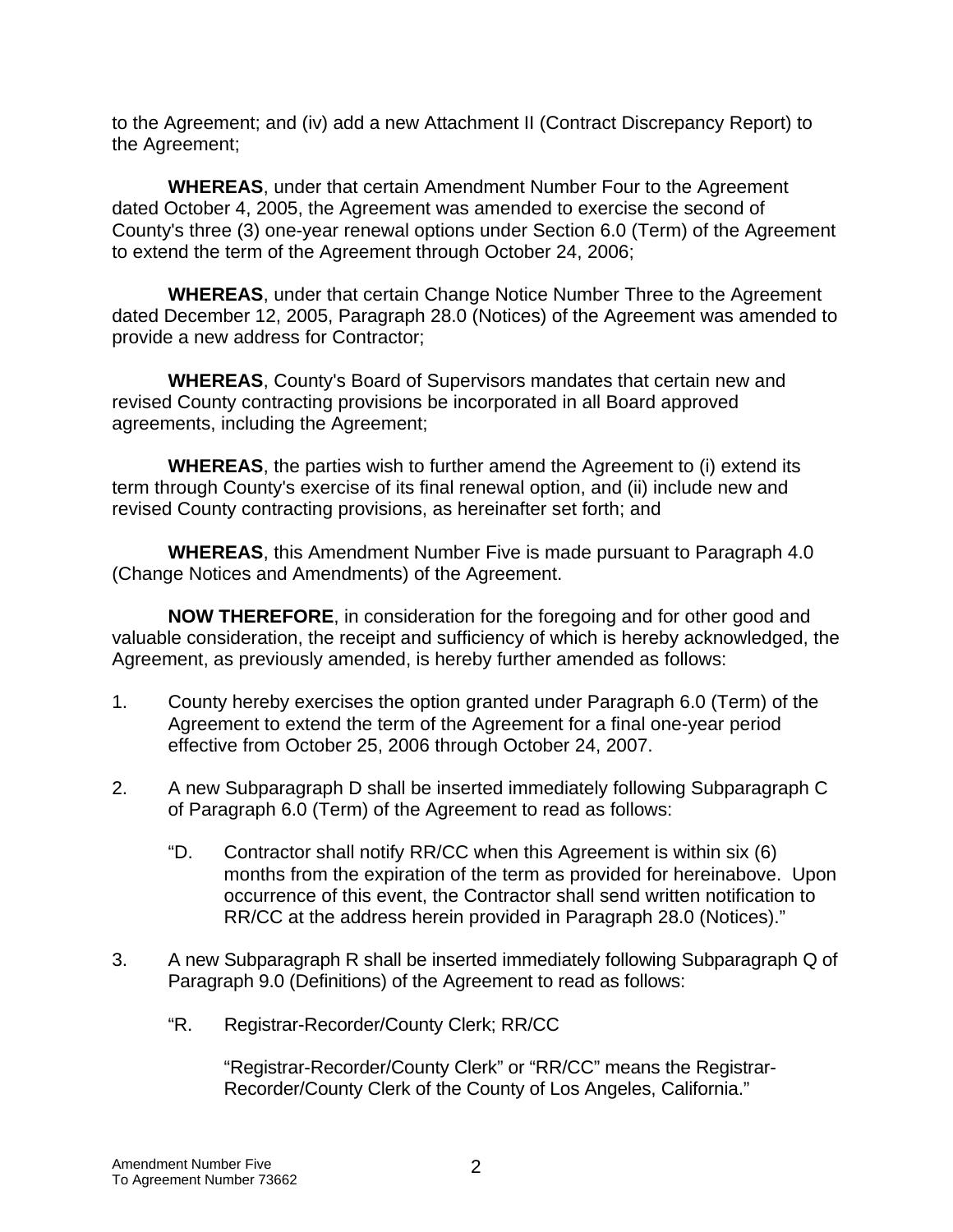4. Paragraph 21.0 (Prohibition Against Assignment and Delegation) of the Agreement is hereby deleted in its entirety and shall be replaced by a new Paragraph 21.0 (Prohibition Against Assignment and Delegation) to read as follows:

## "21.0 PROHIBITION AGAINST ASSIGNMENT AND DELEGATION

- 21.1 Contractor shall not assign its rights or delegate its duties under the Agreement, or both, whether in whole or in part, without the prior written consent of County, in its discretion, and any attempted assignment or delegation without such consent shall be null and void. For purposes of this paragraph, County consent shall require a written amendment to the Agreement, which is formally approved and executed by the parties. Any payments by County to any approved delegate or assignee on any claim under the Agreement shall be deductible, at County's sole discretion, against the claims which Contractor may have against County.
- 21.2 Shareholders, partners, members, or other equity holders of Contractor may transfer, sell, exchange, assign, or divest themselves of any interest they may have therein. However, in the event any such sale, transfer, exchange, assignment, or divestment is effected in such a way as to give majority control of Contractor to any person(s), corporation, partnership, or legal entity other than the majority controlling interest therein at the time of execution of the Agreement, such disposition is an assignment requiring the prior written consent of County in accordance with applicable provisions of this Agreement.
- 21.3 If any assumption, assignment, delegation, or takeover of any of the Contractor's duties, responsibilities, obligations, or performance of same by any entity other than the Contractor, whether through assignment, subcontract, delegation, merger, buyout, or any other mechanism, with or without consideration for any reason whatsoever without County's express prior written approval, shall be a material breach of the Agreement which may result in the termination of the Agreement. In the event of such termination, County shall be entitled to pursue the same remedies against Contractor as it could pursue in the event of default by Contractor."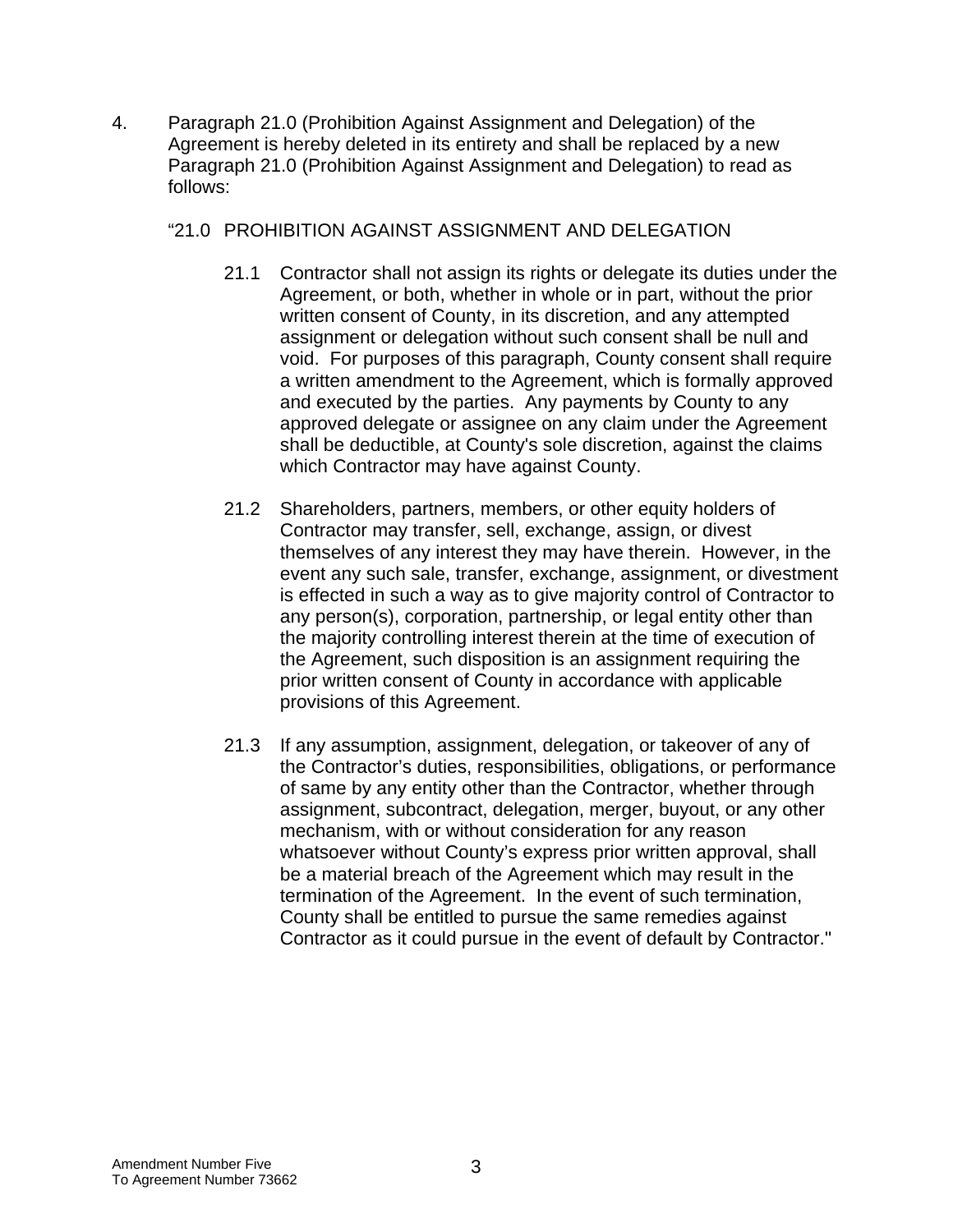5. Paragraph 22.0 (Nondiscrimination and Affirmative Action) of the Agreement is hereby deleted in its entirety and shall be replaced by a new Paragraph 22.0 (Nondiscrimination and Affirmative Action) to read as follows:

## "22.0 NONDISCRIMINATION AND AFFIRMATIVE ACTION

- 22.1 The Contractor certifies and agrees that all persons employed by it, its affiliates, subsidiaries, or holding companies are and shall be treated equally without regard to or because of race, color, religion, ancestry, national origin, sex, age, physical or mental disability, marital status, or political affiliation, in compliance with all applicable Federal and State anti-discrimination laws and regulations.
- 22.2 The Contractor shall certify to, and comply with, the provisions of Contractor's EEO Certification (Exhibit E).
- 22.3 The Contractor shall take affirmative action to ensure that applicants are employed, and that employees are treated during employment, without regard to race, color, religion, ancestry, national origin, sex, age, physical or mental disability, marital status, or political affiliation, in compliance with all applicable Federal and State anti-discrimination laws and regulations. Such action shall include, but is not limited to: employment, upgrading, demotion, transfer, recruitment or recruitment advertising, layoff or termination, rates of pay or other forms of compensation, and selection for training, including apprenticeship.
- 22.4 The Contractor certifies and agrees that it will deal with its subcontractors, bidders, or vendors without regard to or because of race, color, religion, ancestry, national origin, sex, age, or physical or mental disability, marital status, or political affiliation.
- 22.5 The Contractor certifies and agrees that it, its affiliates, subsidiaries, or holding companies shall comply with all applicable Federal and State laws and regulations to the end that no person shall, on the grounds of race, color, religion, ancestry, national origin, sex, age, physical or mental disability, marital status, or political affiliation, be excluded from participation in, be denied the benefits of, or be otherwise subjected to discrimination under this Agreement or under any project, program, or activity supported by this Agreement.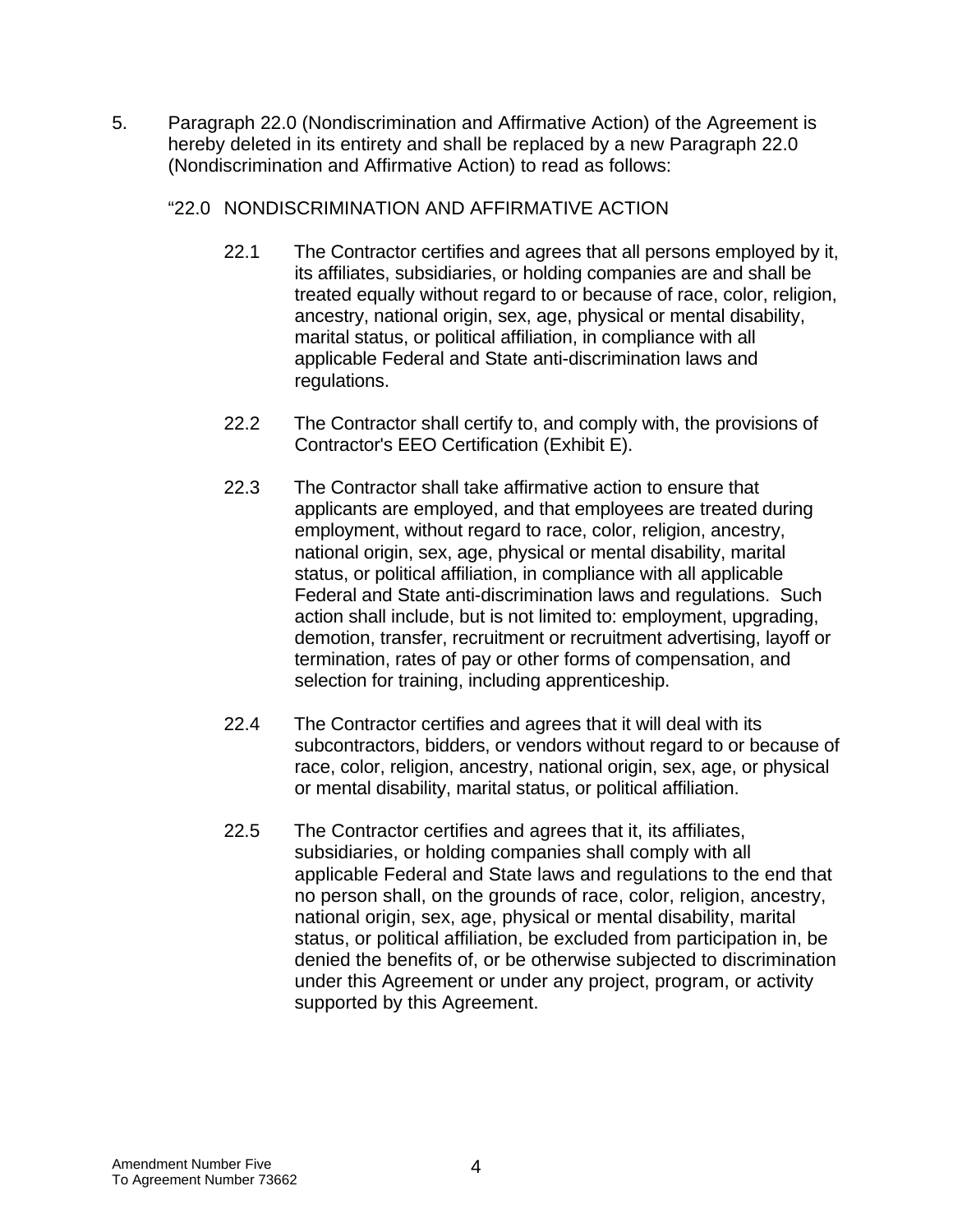- 22.6 The Contractor shall allow County representatives access to the Contractor's employment records during regular business hours to verify compliance with the provisions of this Paragraph 22.0 when so requested by the County.
- 22.7 If the County finds that any provisions of this Paragraph 22.0 have been violated, such violation shall constitute a material breach of this Agreement upon which the County may terminate or suspend this Agreement. While the County reserves the right to determine independently that the anti-discrimination provisions of this Agreement have been violated, in addition, a determination by the California Fair Employment Practices Commission or the Federal Equal Employment Opportunity Commission that the Contractor has violated Federal or State anti-discrimination laws or regulations shall constitute a finding by the County that the Contractor has violated the anti-discrimination provisions of this Agreement.
- 22.8 The parties agree that in the event the Contractor violates any of the anti-discrimination provisions of this Agreement, the County shall, at its sole option, be entitled to the sum of Five Hundred Dollars (\$500) for each such violation pursuant to California Civil Code Section 1671 as liquidated damages in lieu of terminating or suspending this Agreement."
- 6. Paragraph 33.2 (Consideration of GAIN Program Participants for Employment) of the Agreement is hereby deleted in its entirety and shall be replaced by a new Paragraph 33.2 (Consideration of Hiring GAIN/GROW Program Participants) to read as follows:

# "33.2 CONSIDERATION OF HIRING GAIN/GROW PROGRAM PARTICIPANTS

- A. Should the Contractor require additional or replacement personnel after the effective date of this Contract, the Contractor shall give consideration for any such employment openings to participants in the County's Department of Public Social Services Greater Avenues for Independence (GAIN) Program or General Relief Opportunity for Work (GROW) Program who meet the Contractor's minimum qualifications for the open position. For this purpose, consideration shall mean that the Contractor will interview qualified candidates. The County will refer GAIN/GROW participants by job category to the Contractor.
- B. In the event that both laid-off County employees and GAIN/GROW participants are available for hiring, County employees shall be given first priority."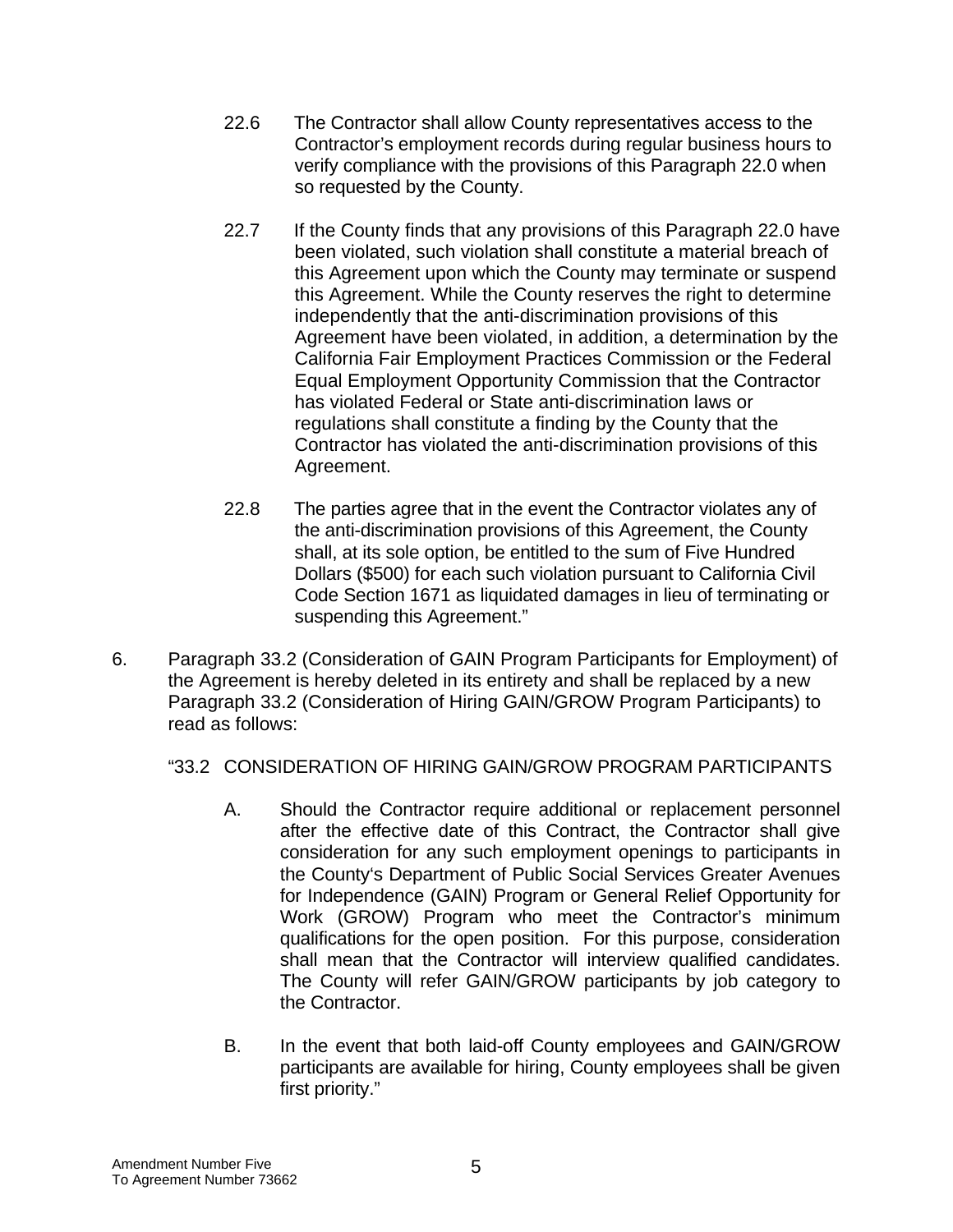7. Paragraph 35.0 (Contractor's Warranty of Adherence to County's Child Support Compliance Program) of the Agreement is hereby deleted in its entirety and shall be replaced by a new Paragraph 35.0 (Contractor's Warranty of Adherence to County's Child Support Compliance Program) to read as follows:

#### "35.0 CONTRACTOR'S WARRANTY OF ADHERENCE TO COUNTY'S CHILD SUPPORT COMPLIANCE PROGRAM

- 35.1 The Contractor acknowledges that the County has established a goal of ensuring that all individuals who benefit financially from the County through contract are in compliance with their court-ordered child, family and spousal support obligations in order to mitigate the economic burden otherwise imposed upon the County and its taxpayers.
- 35.2 As required by the County's Child Support Compliance Program (County Code Chapter 2.200) and without limiting the Contractor's duty under this Agreement to comply with all applicable provisions of law, the Contractor warrants that it is now in compliance and shall during the term of this Agreement maintain in compliance with employment and wage reporting requirements as required by the Federal Social Security Act (42 USC Section 653a) and California Unemployment Insurance Code Section 1088.5, and shall implement all lawfully served Wage and Earnings Withholding Orders or Child Support Services Department Notices of Wage and Earnings Assignment for Child, Family or Spousal Support, pursuant to Code of Civil Procedure Section 706.031 and Family Code Section 5246(b)."
- 8. Paragraph 36.0 (Termination for Breach of Warranty to Maintain Compliance with County's Child Support Compliance Program) of the Agreement is hereby deleted in its entirety and shall be replaced by a new Paragraph 36.0 (Termination for Breach of Warranty to Maintain Compliance with County's Child Support Compliance Program) to read as follows:
	- "36.0 TERMINATION FOR BREACH OF WARRANTY TO MAINTAIN COMPLIANCE WITH COUNTY'S CHILD SUPPORT COMPLIANCE PROGRAM

 Failure of Contractor to maintain compliance with the requirements set forth in Paragraph 35.0 (Contractor's Warranty of Adherence to County's Child Support Compliance Program) of this Agreement shall constitute default by Contractor under this Agreement. Without limiting the rights and remedies available to County under any other provision of this Agreement, failure of Contractor to cure such default within ninety (90)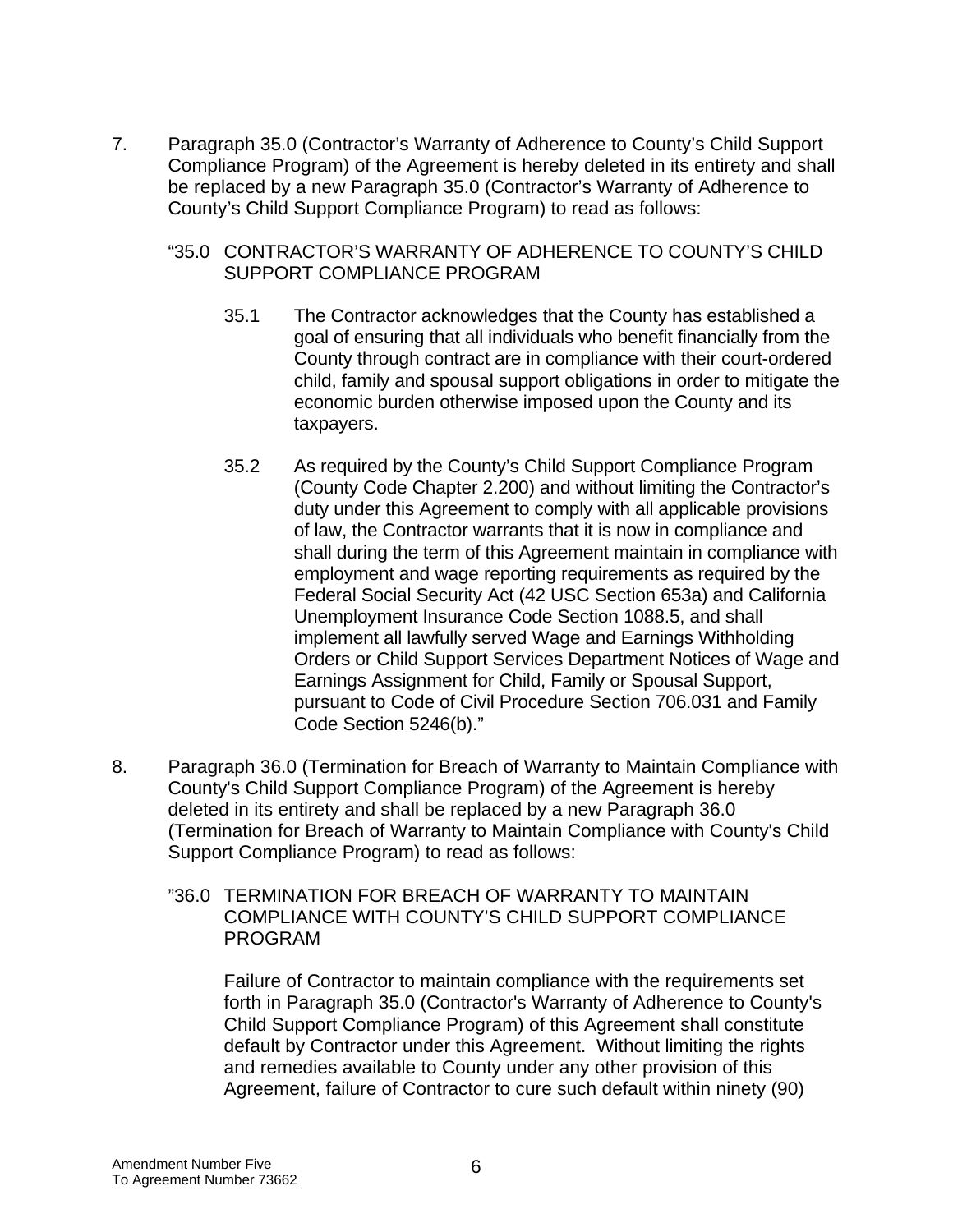calendar days of notice by the Los Angeles County Child Support Services Department shall be grounds upon which County may terminate this Agreement pursuant to Paragraph 16.0 (Termination for Default) and pursue debarment of Contractor pursuant to County Code Chapter 2.202."

9. Paragraph 50.0 (Contractor Responsibility and Debarment) of the Agreement is hereby deleted in its entirety, and shall be replaced by a new Paragraph 50.0 (Contractor Responsibility and Debarment) to read as follows:

## "50.0 CONTRACTOR RESPONSIBILITY AND DEBARMENT

## 50.1 Responsible Contractor

 A responsible contractor is a contractor who has demonstrated the attribute of trustworthiness, as well as quality, fitness, capacity and experience to satisfactorily perform the Agreement. It is the County's policy to conduct business only with responsible contractors.

# 50.2 Chapter 2.202 of the County Code

 The Contractor is hereby notified that, in accordance with Chapter 2.202 of the County Code, if the County acquires information concerning the performance of the Contractor on this or other contracts which indicates that the Contractor is not responsible, the County may, in addition to other remedies provided in the Agreement, debar the Contractor from bidding or proposing on, or being awarded, and/or performing work on County contracts for a specified period of time, which generally will not exceed five years but may exceed five years or be permanent if warranted by the circumstances, and terminate any or all existing contracts the Contractor may have with the County.

## 50.3 Non-responsible Contractor

 The County may debar a contractor if the Board of Supervisors finds, in its discretion, that the contractor has done any of the following: (1) violated any term of a contract with the County or a nonprofit corporation created by the County (2) committed any act or omission which negatively reflects on the contractor's quality, fitness or capacity to perform a contract with the County or any other public entity, or a nonprofit corporation created by the County or engaged in a pattern or practice which negatively reflects on same, (3) committed an act or offense which indicates a lack of business integrity or business honesty, or (4) made or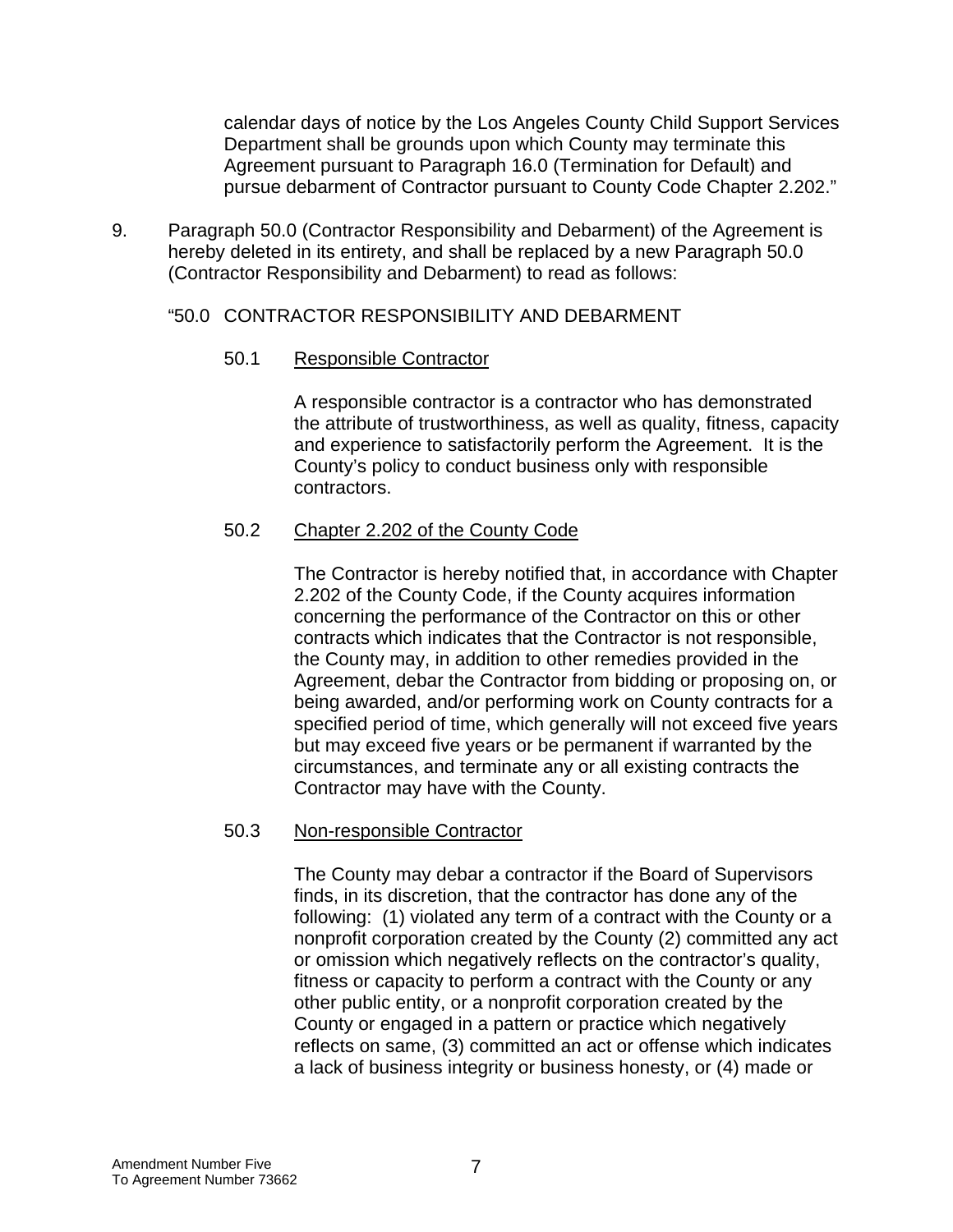submitted a false claim against the County or any other public entity.

## 50.4 Contractor Hearing Board

If there is evidence that the Contractor may be subject to debarment, RR/CC will notify the Contractor in writing of the evidence which is the basis for the proposed debarment and will advise the Contractor of the scheduled date for a debarment hearing before the Contractor Hearing Board.

 The Contractor Hearing Board will conduct a hearing where evidence on the proposed debarment is presented. The Contractor and/or the Contractor's representative shall be given an opportunity to submit evidence at that hearing. After the hearing, the Contractor Hearing Board shall prepare a tentative proposed decision, which shall contain a recommendation regarding whether the Contractor should be debarred, and, if so, the appropriate length of time of the debarment. The Contractor and RR/CC shall be provided an opportunity to object to the tentative proposed decision prior to its presentation to the Board of Supervisors.

 After consideration of any objections, or if no objections are submitted, a record of the hearing, the proposed decision, and any other recommendation of the Contractor Hearing Board shall be presented to the Board of Supervisors. The Board of Supervisors shall have the right to modify, deny, or adopt the proposed decision and recommendation of the Contractor Hearing Board.

 If a contractor has been debarred for a period longer than five years, that contractor may, after the debarment has been in effect for at least five years, submit a written request for review of the debarment determination to reduce the period of debarment or terminate the debarment. The County may, in its discretion, reduce the period of debarment or terminate the debarment if it finds that the contractor has adequately demonstrated one or more of the following: (1) elimination of the grounds for which the debarment was imposed; (2) a bona fide change in ownership or management; (3) material evidence discovered after debarment was imposed; or (4) any other reason that is in the best interests of the County.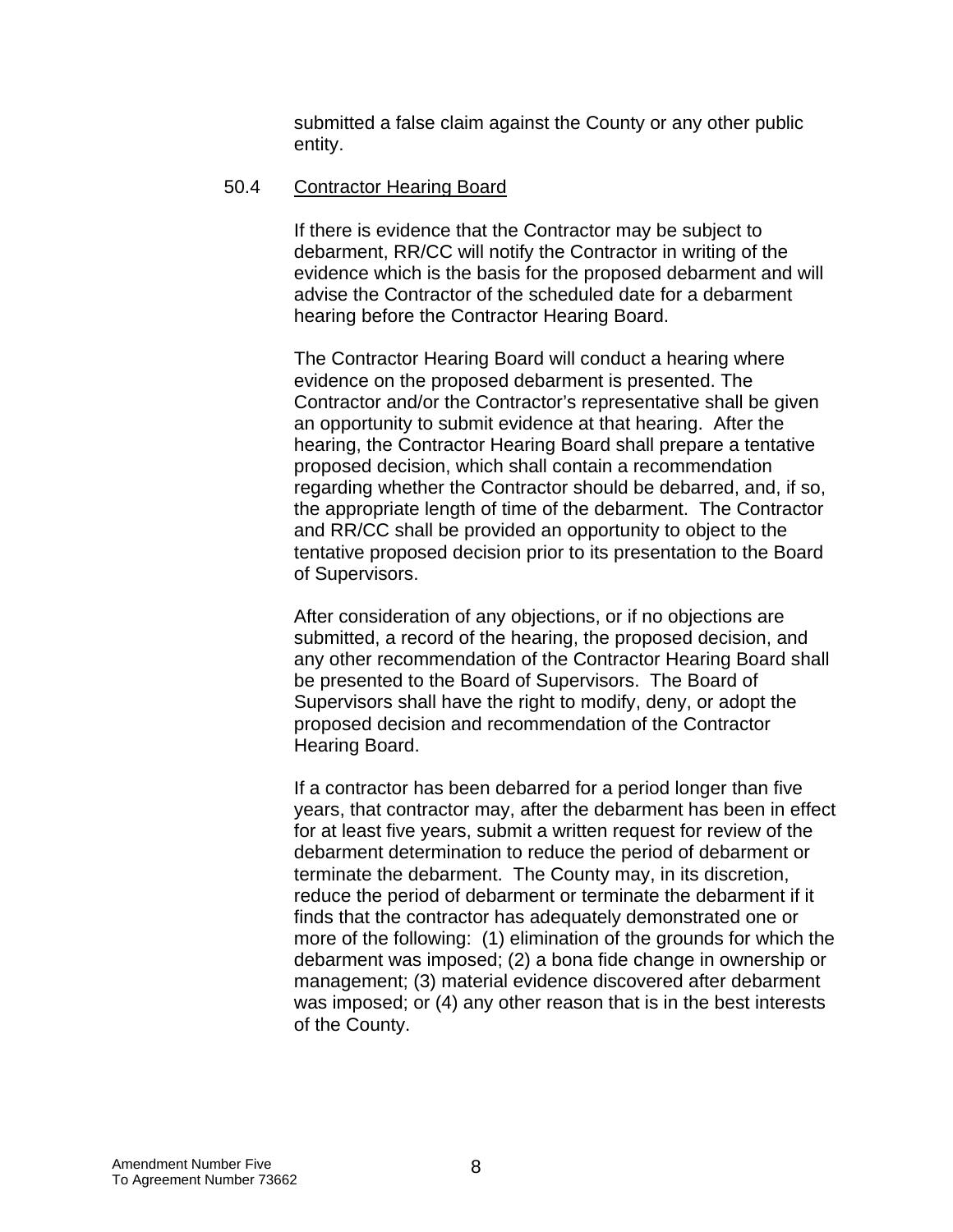The Contractor Hearing Board will consider a request for review of a debarment determination only where (1) the contractor has been debarred for a period longer than five years; (2) the debarment has been in effect for at least five years; and (3) the request is in writing, states one or more of the grounds for reduction of the debarment period or termination of the debarment, and includes supporting documentation. Upon receiving an appropriate request, the Contractor Hearing Board will provide notice of the hearing on the request. At the hearing, the Contractor Hearing Board shall conduct a hearing where evidence on the proposed reduction of debarment period or termination of debarment is presented. This hearing shall be conducted and the request for review decided by the Contractor Hearing Board pursuant to the same procedures as for a debarment hearing.

 The Contractor Hearing Board's proposed decision shall contain a recommendation on the request to reduce the period of debarment or terminate the debarment. The Contractor Hearing Board shall present its proposed decision and recommendation to the Board of Supervisors. The Board of Supervisors shall have the right to modify deny, or adopt the proposed decision and recommendation of the Contractor Hearing Board.

#### 50.5 Subcontractors of Contractor

 These terms shall also apply to subcontractors of County contractors."

10. Except as otherwise provided under this Amendment Number Five, the Agreement, as previously amended, and including all preambles and recitals set forth herein and therein, shall remain unchanged and in full force and effect.

> / / / / / / /